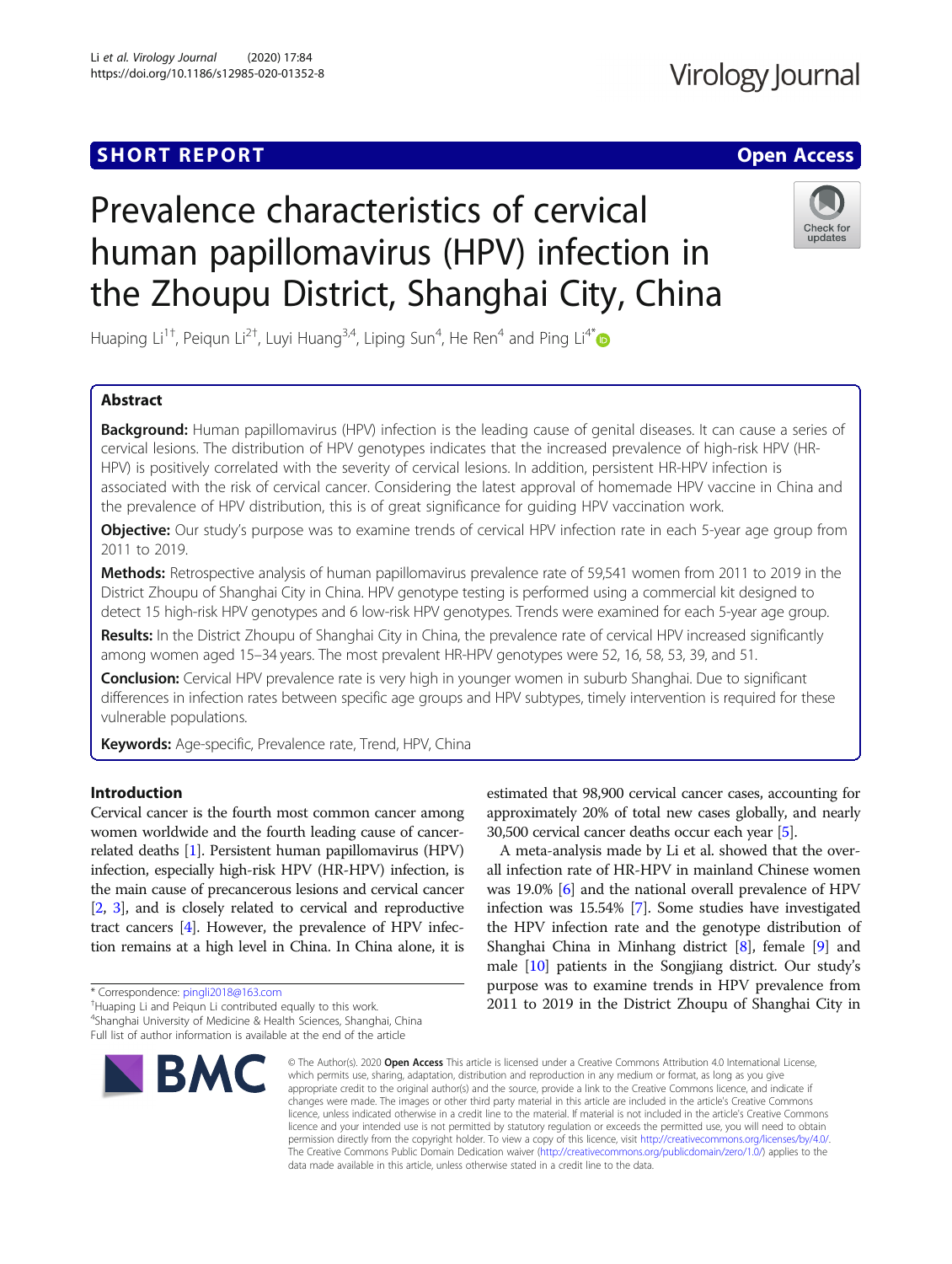<span id="page-1-0"></span>China, among each 5- year age group, comparing prevalence rates.

# **Methods**

# Data source

We extracted 59,541 women data on HPV prevalence in China at Shanghai Zhoupu Hospital from 2011 to 2019. The data is in the form of 5-year age groups. As a regional medical center, Shanghai Zhoupu Hospital provides medical and health services for about 500,000 people in nearby districts and towns.

#### Ethics statement

This study was approved by the Institutional Medical Ethics Review Board of Zhoupu Hospital in Shanghai City. The participant received informed consent. For participants under the age of 18, the parents signed a consent form. Confidentiality was ensured during the data collection process at Zhoupu Hospital. Data is analyzed anonymously.

#### HPV genotyping

By using Human papillomavirus (HPV) typing test kits (PCR + membrane hybridization) analysis, HPV genotyping was performed on the collected specimens. This assay has been approved by the Chinese FDA (Certification Number (2014): 3402188).

PCR membrane hybridization was used to detect 21 HPV genotypes (6,11,16,18,31,33,35,39,42,43,44,45,51,52, 56,58,59,66,68 and 81) by reverse dot hybridization and envelope specific probe membrane hybridization. Sample collection and DNA extraction were the same as PCR fluorescence method. The PCR mix, Taq enzyme and DNA template were mixed in proportion with the typing test kit provided by China Chaozhou Hybribio biochemistry Co., Ltd. (Stock code: 300639.SZ). Amplification parameters were: 95 °C 9 min, 40 cycles (95 °C 20s, 55 °C 30s, 72 °C 30s), 72 °C 5 min. All outcomes were used in the hybridization process. After color rendering, the positive test results were clear blue and purple dots. According to the distribution of HPV types in membrane strips, the positive points were determined. Negative and positive control were set up in the whole process. Internal quality control and external quality assessment was taken in the experiment and the results met the requirements.

#### Statistical analysis

All HPV data from 2011 to 2019 were entered into an Excel spreadsheet and then analyzed on the R platform ([www.r-project.org\)](http://www.r-project.org) (v3.2.0) and R packages, and the overall and type-specific prevalence of HPV were calculated. All genotypes from single and multiple infections were computed individually. These data were also stratified by  $age \le 20 \text{ years}$ ,  $20-24 \text{ years}$ ,  $25-29 \text{ years}$ ,  $30-34$ 

years, 35–39 years,40–44 years, 45–49 years, 50–54 years, 55–59 years, 60–64 years, 65–69 years,70–74 years, 75–79, years 80–84 years, ≥85 years). The HPV prevalence rate was estimated by a proportion and summarized as a percentage. The secular trends for HPV subtypes and for HPV infection rates of different ages were calculated using student t-test.  $p < 0.05$  was considered statistically significant.

# Results

#### Characteristics of the study participants

In this study, a total of 59,541 women from Shanghai Zhoupu Hospital, underwent outpatient gynecological examinations and met the participation criteria. The ages of the participants were between 15 and 94 years. The mean age was 37.49. Among the 59,541 subjects, 10,670 women were positive for HPV infection, with a total HPV infection rate of 17.92% (10,670 / 59,541) and a HR-HPV positive rate of 15.56% (9263 / 59,541). Therefore, 86.81% of the infections were caused by HR-HPV.

The six most prevalent HR-HPV genotypes were HPV 52, 16, 58, 53, 39, and 51; however, the top three LR-HPV genotypes were HPV 81,6 and 11. (Table 1).

Table 1 Single and multiple type infection rates of different HPV subtypes in District Zhoupu of Shanghai City

| HPV subtype      | Positive, n(%) | Single-type<br>infection, n(%) | Multiple-type<br>infection, n (%) |
|------------------|----------------|--------------------------------|-----------------------------------|
| HPV52            | 2130 (3.58)    | 1226 (2.06)                    | 904 (1.52)                        |
| HPV16            | 1695 (2.85)    | 1008 (1.69)                    | 687 (1.15)                        |
| HPV58            | 1571 (2.64)    | 822 (1.38)                     | 749 (1.26)                        |
| HPV81            | 1155 (1.94)    | 603 (1.01)                     | 552 (0.93)                        |
| HPV53            | 1080 (1.81)    | 551 (0.93)                     | 529 (0.89)                        |
| HPV39            | 871 (1.46)     | 448 (0.75)                     | 423 (0.71)                        |
| HPV51            | 863 (1.45)     | 448 (0.75)                     | 415 (0.7)                         |
| HPV33            | 762 (1.28)     | 333 (0.56)                     | 429 (0.72)                        |
| HPV <sub>6</sub> | 636 (1.07)     | 293 (0.49)                     | 343 (0.58)                        |
| HPV18            | 603 (1.01)     | 302 (0.51)                     | 301 (0.51)                        |
| HPV68            | 590 (0.99)     | 305 (0.51)                     | 285 (0.48)                        |
| HPV31            | 575 (0.97)     | 275 (0.46)                     | 300 (0.5)                         |
| HPV11            | 542 (0.91)     | 249 (0.42)                     | 293 (0.49)                        |
| HPV66            | 494 (0.83)     | 220 (0.37)                     | 274 (0.46)                        |
| HPV56            | 340 (0.57)     | 161 (0.27)                     | 179 (0.3)                         |
| HPV59            | 238 (0.4)      | 99 (0.17)                      | 139 (0.23)                        |
| HPV44            | 207 (0.35)     | 107 (0.18)                     | 100(0.17)                         |
| HPV35            | 173 (0.29)     | 80 (0.13)                      | 93 (0.16)                         |
| HPV45            | 173 (0.29)     | 85 (0.14)                      | 88 (0.15)                         |
| HPV42            | 137 (0.23)     | 76 (0.13)                      | 61(0.1)                           |
| HPV43            | 66 (0.11)      | 26 (0.04)                      | 40 (0.07)                         |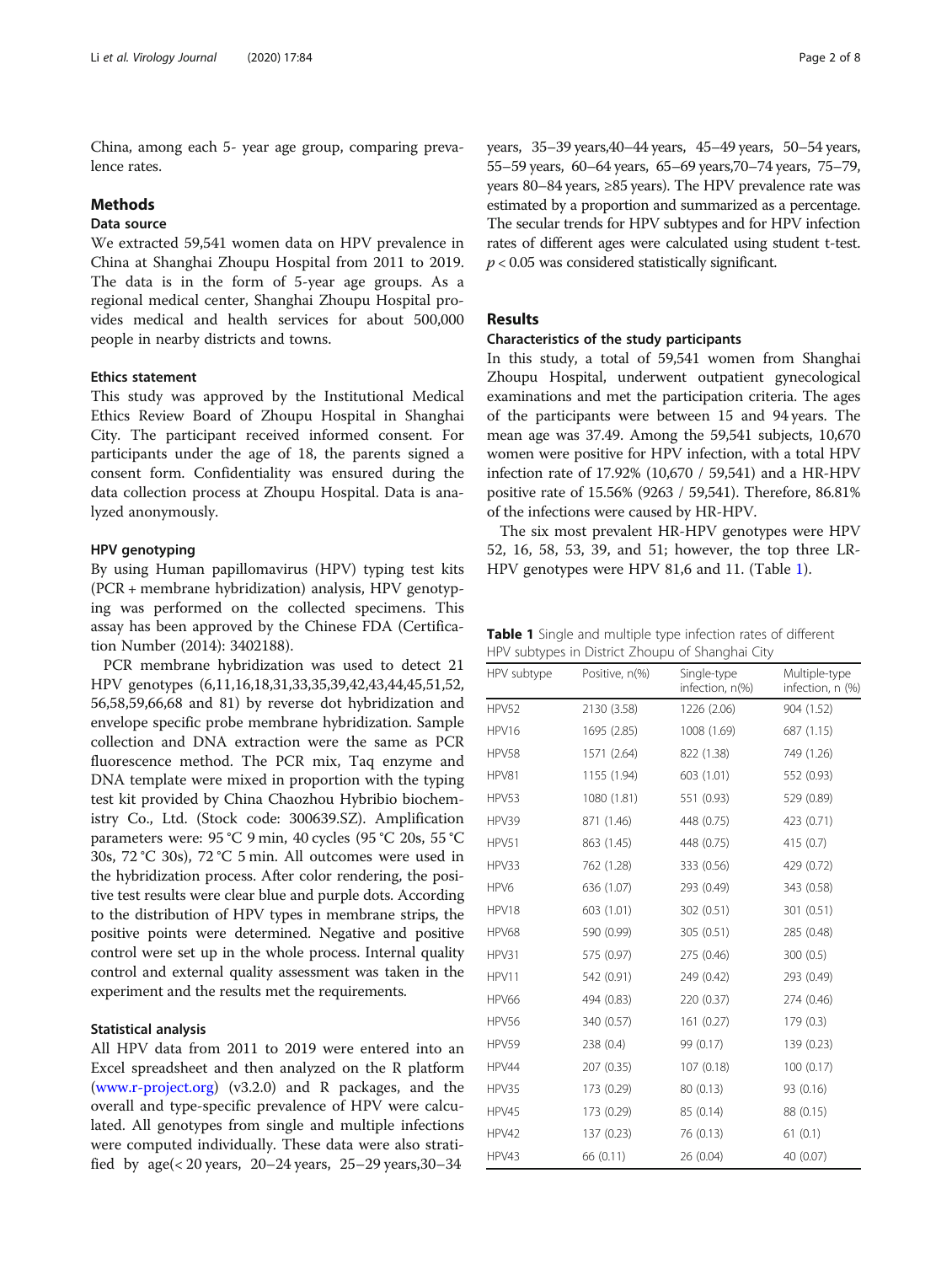<span id="page-2-0"></span>

|              |            |            | Table 2 Secular trends of different HPV subtype infection rates from 2011 to 2019 |             |             |             |             |             |           |                      |
|--------------|------------|------------|-----------------------------------------------------------------------------------|-------------|-------------|-------------|-------------|-------------|-----------|----------------------|
| HPV subtype  | 2011, n(%) | 2012,n(%)  | 3, n(96)<br>$\overline{5}$                                                        | 2014, n(%)  | 2015, n(%)  | 2016,n(%)   | 2017, n(%)  | 2018, n(%)  | 2019,n(%) | for trend<br>P value |
| HPV16        | 58 (17.52) | 07(13.21)  | (14.62)<br>$\frac{18}{2}$                                                         | 216 (10.34) | 240 (10.95) | 251 (10.87) | 378 (10.99) | 263 (10.59) | 1(11.11)  | 0.002                |
| HPV52        | 57 (17.22) | 18 (14.57) | 178 (14.38)                                                                       | 296 (14.18) | 317 (14.46) | 286 (12.38) | 482 (14.01) | 393 (15.83) | 3 (33.33) | 0.0029               |
| HPV58        | 29 (8.76)  | 110(13.58) | 114(9.21)                                                                         | 228 (10.92) | 202 (9.22)  | 258 (11.17) | 343 (9.97)  | 286 (11.52) | 1(11.11)  | 0.003                |
| HPV81        | 23 (6.95)  | 58 (7.16)  | $(7.84)$<br>50                                                                    | 177 (8.48)  | 203 (9.26)  | 225 (9.74)  | 234 (6.8)   | 137 (5.52)  | 1(11.11)  | 0.0033               |
| HPV53        | 21 (6.34)  | 58 (7.16)  | (6.06)<br>75                                                                      | 139 (6.66)  | 164 (7.48)  | 81 (7.84)   | 243 (7.06)  | 199 (8.01)  | $\circ$   | 0.0012               |
| HPV11        | 21 (6.34)  | 39 (4.81)  | (5.17)<br>2                                                                       | 77 (3.69)   | 82 (3.74)   | 67 (2.9)    | 112 (3.26)  | 80 (3.22)   | $\circ$   | 0.0037               |
| HPV18        | 19 (5.74)  | 40 (4.94)  | (4.36)<br>54                                                                      | 79 (3.78)   | 96 (4.38)   | 77 (3.33)   | 133 (3.87)  | 105(4.23)   | (0)       | 0.0022               |
| <b>SVGH</b>  | 17(5.14)   | 44 (5.43)  | $(4.2)$<br>52                                                                     | 105 (5.03)  | 105 (4.79)  | 104(4.5)    | 118 (3.43)  | 91 (3.66)   | $\circ$   | 0.002                |
| HPV31        | 15 (4.53)  | 38 (4.69)  | (5.49)<br>$8^{\circ}$                                                             | 101 (4.84)  | 72 (3.28)   | 93 (4.03)   | 122 (3.55)  | 66 (2.66)   | $\circ$   | 0.0022               |
| HPV33        | 15 (4.53)  | 68 (8.4)   | (5.41)<br>67                                                                      | 139 (6.66)  | 108 (4.93)  | 117 (5.06)  | 148(43)     | 100 (4.03)  | (0)       | 0.0019               |
| <b>HPV66</b> | 13 (3.93)  | 18 (2.22)  | (2.99)<br>37                                                                      | 54 (2.59)   | 76 (3.47)   | 82 (3.55)   | 118 (3.43)  | 96 (3.87)   | $\circ$   | 0.0047               |
| <b>HPV68</b> | 12 (3.63)  | 26 (3.21)  | (5.65)<br>R                                                                       | 89 (4.26)   | 77 (3.51)   | 81 (3.51)   | 133 (3.87)  | 102(4.11)   | $\circ$   | 0.0031               |
| HPV39        | 7(2.11)    | 26 (3.21)  | (3.31)<br>$\frac{4}{3}$                                                           | 112 (5.36)  | 151 (6.89)  | 166 (7.19)  | 212 (6.16)  | 156 (6.28)  | $\circ$   | 0.0076               |
| HPV45        | 5(1.51)    | 7(0.86)    | (1.62)<br>$\gtrsim$                                                               | 29 (1.39)   | 17(0.78)    | 30(1.3)     | 43 (1.25)   | 20(0.81)    | 2 (22.22) | 0.0033               |
| HPV56        | 5(1.51)    | 20 (2.47)  | (2.91)<br>36                                                                      | 41 (1.96)   | 44 (2.01)   | 37(1.6)     | 98 (2.85)   | 59 (2.38)   | $\circ$   | 0.0056               |
| HPV51        | 4(1.21)    | 7(0.86)    | (1.45)<br>$\approx$                                                               | 105 (5.03)  | 155 (7.07)  | 151 (6.54)  | 257(7.47)   | 166 (6.69)  | $\circ$   | 0.016                |
| HPV59        | 4(1.21)    | 10(1.23)   | (1.94)<br>24                                                                      | 31 (1.48)   | 33 (1.51)   | 38 (1.65)   | 53 (1.54)   | 45 (1.81)   | $\circ$   | 0.0032               |
| HPV35        | 3(0.91)    | 11 (1.36)  | (0.97)<br>$\overline{C}$                                                          | 31 (1.48)   | 20 (0.91)   | 20(0.87)    | 44 (1.28)   | 32 (1.29)   | $\circ$   | 0.0047               |
| <b>HPV44</b> | 2(0.6)     | 2(0.25)    | (1.13)<br>$\overline{4}$                                                          | 26 (1.25)   | 19 (0.87)   | 28 (1.21)   | 69 (2.01)   | 47 (1.89)   | $\circ$   | 0.0182               |
| HPV42        | 1(0.3)     | 2(0.25)    | (1.13)<br>$\overline{4}$                                                          | 9(0.43)     | 10 (0.46)   | 10(0.43)    | 62(1.8)     | 29 (1.17)   | $\circ$   | 0.0488               |
| HPV43        | $\circ$    | 1(0.12)    | 2(0.16)                                                                           | 4(0.19)     | 1 (0.05)    | 8(0.35)     | 38(1.1)     | 11(0.44)    | 1(11.11)  | 0.0868               |
| Total        | 331        | 810        | 1238                                                                              | 2088        | 2192        | 2310        | 3440        | 2483        | Ò         |                      |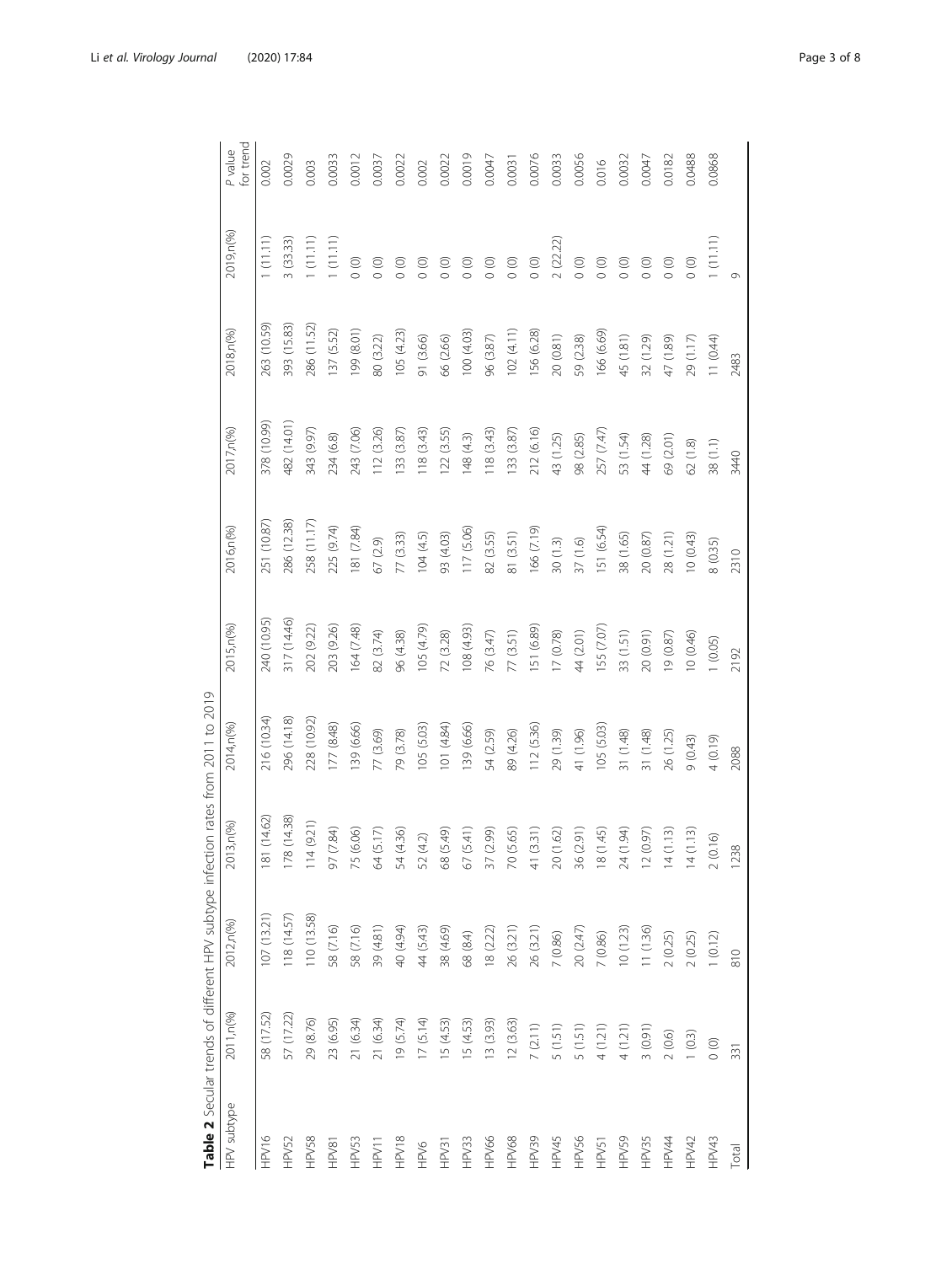# Trends of different HPV subtype infection rates

Among these 21 HPV subtypes examined, HPV 52, 16, and 58 were also most commonly seen in women both with single-type and multiple-type HPV infections (Table [1](#page-1-0)). Here, HPV subtype infection rate is calculated as the ratio of the number of HPV subtype infections to the total number of participants in this study  $(N = 59,541)$ .

We investigated the temporal trend of HPV subtype infection. From 2011 to 2019, HPV16, 52, and 58 infection rates were higher. Except for HPV43, there are significant differences in secular trends for most HPV subtypes from 2011 to 2019 ( $P < 0.05$ , Table [2\)](#page-2-0).

Trends of single-type and multiple-type HPV infection rates Single HPV genotype infection was found to be the most common pattern (72.32%, 7717/10,670). The multiple genotype infection rate was 27.68% (2953/10,670). Single-type infection (72.32%) was more common than multiple-type infection (27.68%). And the most mixed infection included 9 genotypes(Table 3).

Secular trends of the number of HPV single-type infection and multiple-type infection were also calculated. We found that the HPV numbers of single-type infection and some of multiple-type (2–5,7) infection rates among women showed significant differences from 2011 to 2019 (all  $P < 0.05$ , Table [4](#page-4-0)).

# Trend analysis stratified by 5-year age groups from 2011 to 2019

For women aged < 55 years, the highest prevalence numbers occurred in 2017, and the prevalence rate decreased from then. Prevalence number of HPV was significantly higher in women aged 25–34 years in Fig. [1a](#page-5-0), in contrast to women older than 65 years in Fig. [1c](#page-5-0).

Secular trends of HPV infection rates of different ages were also calculated. We found that HPV positive rates among women aged < 80 years also showed significant differences from 2011 to 2019 (all  $P < 0.05$ , Table [5\)](#page-6-0).

Table 3 Single-type and Multiple-type HPV infection rate in District Zhoupu of Shanghai City

| Number (HPV subtype) | Infection | Infection Rate(%) |
|----------------------|-----------|-------------------|
| 1 HPV subtype        | 7717      | 72.32             |
| 2 HPV subtypes       | 2065      | 19.35             |
| 3 HPV subtypes       | 610       | 5.72              |
| 4 HPV subtypes       | 203       | 1.9               |
| 5 HPV subtypes       | 51        | 0.48              |
| 6 HPV subtypes       | 13        | 0.12              |
| 7 HPV subtypes       | 9         | 0.08              |
| 8 HPV subtypes       | 1         | 0.01              |
| 9 HPV subtypes       |           | 0.01              |

#### **Discussion**

Our study analyzed HPV prevalence trends of Zhoupu district in Shanghai city from 2011 to 2019. While the overall trend demonstrated there was an increase in prevalence rate, women aged < 55 years in 2017 experienced the highest infection numbers, and a decline in HPV infection rate from 2018 to 2019. Zhoupu district is located in the suburb of Pudong New Area, Shanghai City of China. According to the analysis report of Pudong's population development in 2017 issued by the development and Reform Commission of Pudong New Area Government in Shanghai, there is a significant increase in the population development situation. So, the number of patients seeking medical treatment in the Zhoupu area also increases. The main reasons may be as follows: first, with the implementation of the twochildren policy, the number and proportion of the two children have increased steadily; second, a large number of floating populations have gathered in the suburbs; third, the population ageing has deepened.

Single-type HPV infection and some of multiple-type (2– 5,7) infection rates among women showed significant differences. HPV prevalence trends stratified by 5-year age groups demonstrated that HPV positive rates among women aged < 80 years also showed significant differences.

In the 59,541 outpatient women, the overall prevalence of HPV was 17.92% and the HR-HPV prevalence was 15.56%. Compared with similar studies in China, the prevalence in our study was higher than that in Xinjiang (14.02%) [[11\]](#page-7-0), Urumqi (16.74%) [\[12\]](#page-7-0), Zhejiang (17.6%) [[13\]](#page-7-0), and Nanjing KingMed Diagnostics (17.7%) [[14\]](#page-7-0), but lower than that in Meizhou (18.34%) [\[15\]](#page-7-0), Wuhan (18.6%) [\[13](#page-7-0)], Beijing (20.16%) [[4\]](#page-7-0), Guangdong (21.06%) [[16\]](#page-7-0) Shandong (28.4%) [\[17](#page-7-0)], and three cities (Xuzhou, Nanjing and Suzhou) of Jiangsu Province (26.92%) [\[18](#page-7-0)]. Different HPV prevalence rates may be a combination of different economic levels, cultural diversity, geographic locations, and survey periods.

Analysis of HPV prevalence indicates that the most common HR-HPV genotypes in outpatient women are HPV 52,16,58,53 and 39. These are the same common genotypes as Meizhou  $[15]$  $[15]$ . This is similar to other studies conducted in China. HPV 16,58, 52, 53, and 39 were the dominant subtypes in Jiangsu [\[14](#page-7-0)]. HPV 52,16 and 58 had a higher prevalence in Beijing [[4\]](#page-7-0). HPV 52, 16, 58, CP8304, and 53 were the dominant subtypes among gynecological outpatients among women in Guangdong, China 2008 to 2017  $[16]$ . The most common HR-HPV group included HPV types 16, 31, 33, 35, 52, and 58 in Zhejiang and Wuhan [\[13](#page-7-0)]. HPV 16, 52, 58, 51, and 56 were the five most common HR-HPV genotypes in Shandong [[17\]](#page-7-0). The most prevalent genotypes were HPV 16, 52,58,53 and 31 in Xinjiang [[11\]](#page-7-0). From the analysis of 303 China-specific articles, the top 4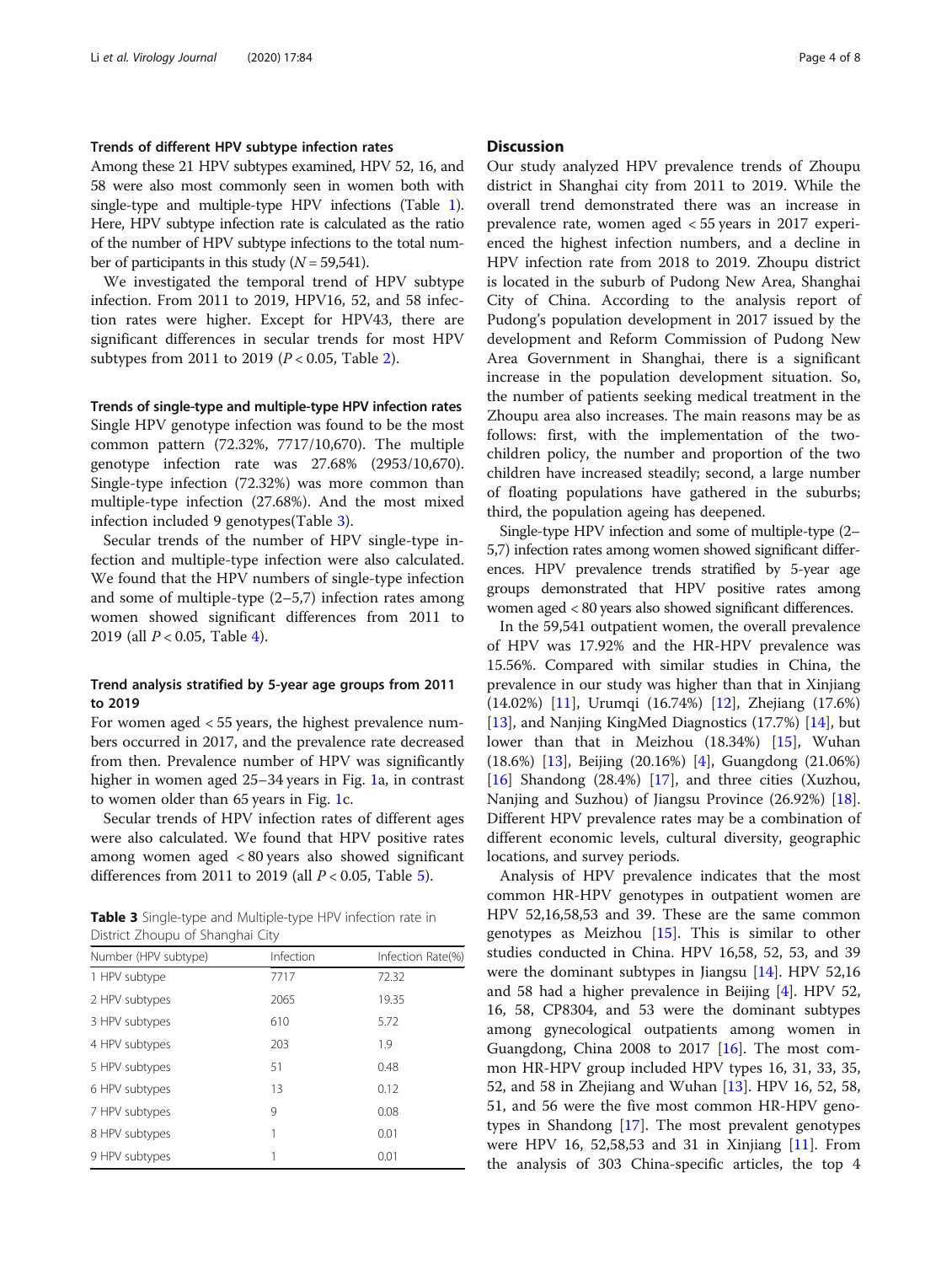<span id="page-4-0"></span>

|                                         |               |               |                          | Table 4 Secular trends in single-type and multiple-type HPV infection rates from 2011 to 2019 |             |              |                |              |                    |                      |
|-----------------------------------------|---------------|---------------|--------------------------|-----------------------------------------------------------------------------------------------|-------------|--------------|----------------|--------------|--------------------|----------------------|
| HPV infection<br>Number of<br>subtypes) | 2011, n(%)    | 2012,n(%)     | 13, n(%)<br>Ŕ            | 2014,n(%)                                                                                     | 2015, n(%)  | 2016,n(%)    | 2017, n(%)     | 2018, n(%)   | 2019,n(%)          | for trend<br>P value |
| I HPV subtypes                          | 160 (69.87)   | 417 (71.28)   | 600 (70.18)              | 1040 (70.51)                                                                                  | 119 (71.78) | (235 (73.91) | 737 (71.48)    | 1400 (75.39) | (001)              | 0.0034               |
| 2 HPV subtypes                          | 46 (20.09)    | 128 (21.88)   | 173 (20.23)              | 309 (20.95)                                                                                   | 312 (20.01) | 291 (17.41)  | 478 (19.67)    | 328 (17.66)  | $\circ$            | 0.0029               |
| 3 HPV subtypes                          | 14(6.11)      | 29 (4.96)     | (6.2)<br>53              | 92 (6.24)                                                                                     | 82 (5.26)   | 96 (5.75)    | 46 (6.01)      | 98 (5.28)    | $\frac{1}{2}$      | 0.0036               |
| 4 HPV subtypes                          | 8 (3.49)      | 6(1.03)       | (2.22)<br>$\overline{0}$ | 22 (1.49)                                                                                     | 32 (2.05)   | 42 (2.51)    | 50 (2.06)      | 24 (1.29)    |                    | 0.0048               |
| 5 HPV subtypes                          | $\circ$       | 4 (0.68)      | (0.7)<br>O               | 8(0.54)                                                                                       | 11(0.71)    | 6(0.36)      | 10(0.41)       | 6(0.32)      | $_{\odot}^{\odot}$ | 0.0033               |
| 6 HPV subtypes                          | (0.44)        | 1(0.17)       | (0.23)                   | 2(0.14)                                                                                       | (0.06)      | $\circ$      | 6(0.25)        | $\circ$      | $\frac{1}{2}$      | 0.0512               |
| 7 HPV subtypes                          | $\frac{1}{2}$ | $\circ$       | (0.12)                   | 2(0.14)                                                                                       | 2(0.13)     | 1(0.06)      | 2(0.08)        | 1(0.05)      | $\circ$            | $\overline{5}$       |
| 8 HPV subtypes                          | $\circ$       | $\circ$       | (0.12)                   | $\circ$                                                                                       | $\circ$     | $\circ$      | $\circledcirc$ | $\circ$      | $\circ$            | 0.3434               |
| 9 HPV subtypes                          | $\circ$       | $\frac{1}{2}$ | $\circ$                  | $\circ$                                                                                       | $\circ$     | $\circ$      | (0.04)         | $\circ$      | $\circ$            | 0.3434               |
| Total                                   | 462           | 1214<br>12    | 84                       | 2976                                                                                          | 3218        | 3450         | 4928           | 3796         | $\frac{1}{2}$      |                      |
|                                         |               |               |                          |                                                                                               |             |              |                |              |                    |                      |

| ١                                                                           |
|-----------------------------------------------------------------------------|
| $\frac{1}{2}$<br>ï                                                          |
|                                                                             |
|                                                                             |
| .<br>2<br>2<br>2<br>2<br>2<br>2<br>2<br>2<br>2<br>2<br>2<br>1<br>1<br><br>Č |
| $\frac{1}{2}$<br>l<br>)                                                     |
|                                                                             |
| )<br>2<br>2<br>2<br>2<br>2<br>2<br>2<br>2<br><br>$\frac{1}{2}$              |
| l                                                                           |
|                                                                             |
|                                                                             |
| ï                                                                           |
|                                                                             |
|                                                                             |
|                                                                             |
|                                                                             |
| 221111112121                                                                |
| Î                                                                           |
|                                                                             |
|                                                                             |
| į                                                                           |
| $\mathcal{L}$                                                               |
|                                                                             |
| ة<br>ك                                                                      |
|                                                                             |
| . )<br>). ). ). ). ). ).                                                    |
|                                                                             |
| 5<br>5<br>5<br>ļ                                                            |
| j<br>$\overline{\phantom{a}}$<br>I                                          |
| I                                                                           |
| )<br> <br> <br>֧֧֧֧֪֧֚֚֚֚֚֚֚֚֚֚֚֚֚֚֚֚֚֚֚֚֚֚֚֚֚֚֡֝֓֝֓֡֝֬֝֓֝֓֝֬               |
| ī<br>l<br>ï                                                                 |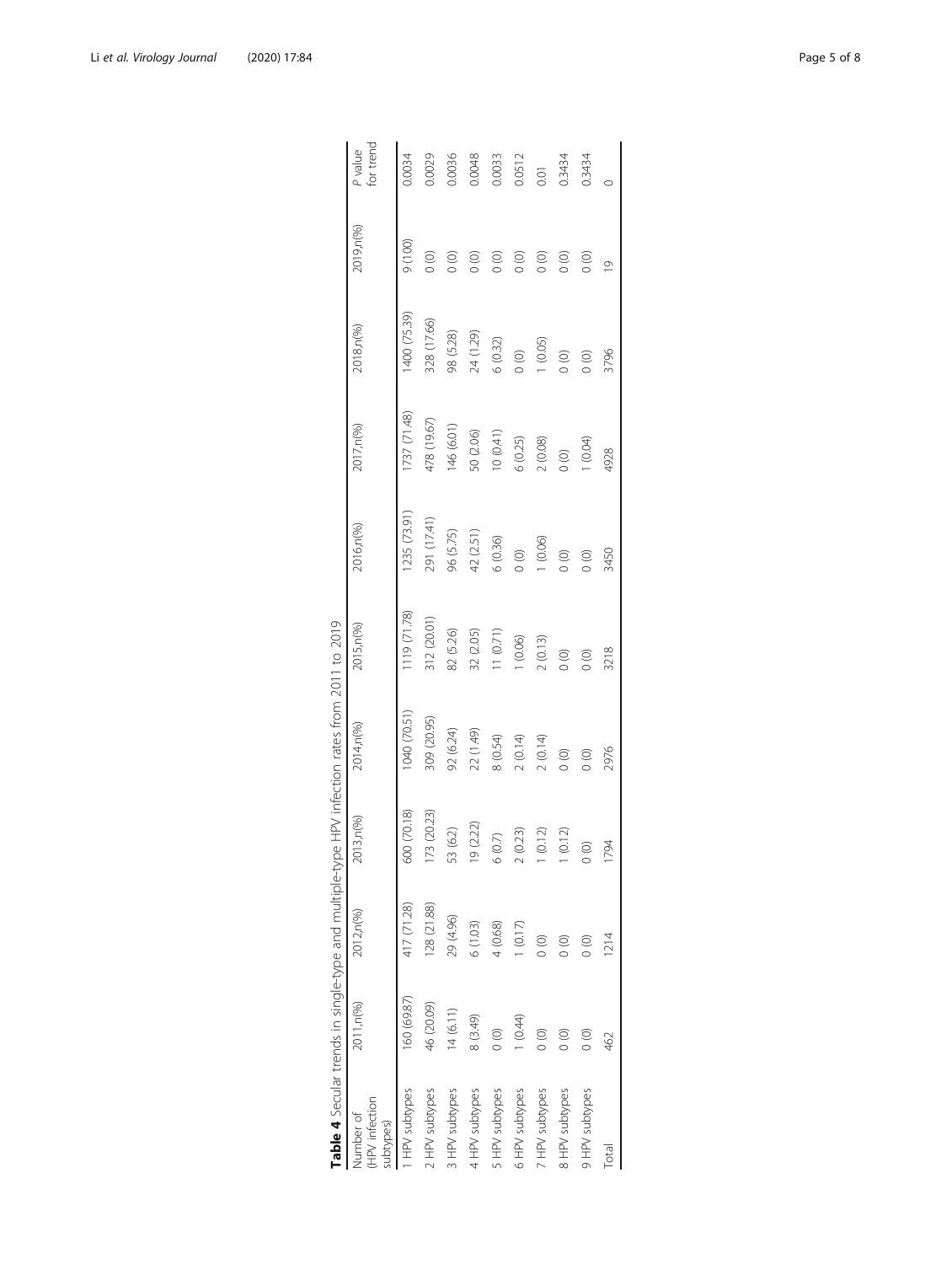<span id="page-5-0"></span>

64) c prevalence numbers of women (65-69,70-74,75-79,80-84,≥85)

common HPV types were detected HPV 16, 18, 58, 52 in descending order of frequency [[7](#page-7-0)]. The top 5 subtypes with the highest infection rates were 16, 52, 58, 53, and 18 in a systematic review of the epidemiology of HR-HPV infections in mainland Chinese women from January 2000 to June 2018 [[6](#page-7-0)]. Among all these studies above, HPV 52, 16 and 58 were the most common subtypes found, so vaccines against HPV 52, 16 and 58 should be developed for Chinese women.

Our research shows that HPV prevalence of women in Zhoupu District of Shanghai is age-related and singletype was more common than multiple-type HPV infection. The same is true in the rest of China, such as Guangdong and Beijing [[4,](#page-7-0) [16\]](#page-7-0). Single-type was more common; however, multiple-type HPV infections are more dangerous than single-type infections. The HPV infection reached a peak in women aged 25–29 years. Perhaps because women in this age group are more sexually active and have more than one sexual partner, so HPV infection rates are higher than in other age groups. Our study may provide valuable data to inform cervical cancer screening and HPV vaccination programs for women in Shanghai.

Our research has an important policy implication: it is necessary to vaccinate Chinese women nationwide, especially young women, against HPV infection. Injecting HPV vaccine can induce a durable anti-HPV response and prevent HPV infection. At present, China has 2- and 4-valent HPV vaccines, and 9-valent vaccines in some regions (since May 2018). However, the proportion of women who are willing to take the initiative to receive the HPV vaccine is still very low, and various measures are urgently needed to increase the vaccination rate in China.

Our research focuses on the prevalence of HPV in different HPV-subtype-related and age-related groups, which allowed us to identify trends in differences in 2011–2019. However, our study also has some limitations. Although Zhoupu Hospital is the largest public hospital in the local area, it is located in the suburbs. These areas have large population mobility and relatively poor data quality.

In the future, we plan to examine the relationship between the mortality rate of cervical cancer and the HPV prevalence in Shanghai Zhoupu district. And we will compare it with the two databases from the World Health Organization Cancer Mortality Database (International Agency for Research on Cancer, Lyon, France) and China Health Statistical Yearbooks, like what Min did [[5\]](#page-7-0).

# Conclusions

In conclusion, we conducted a population-based study on the prevalence of HPV-subtype-related and age-related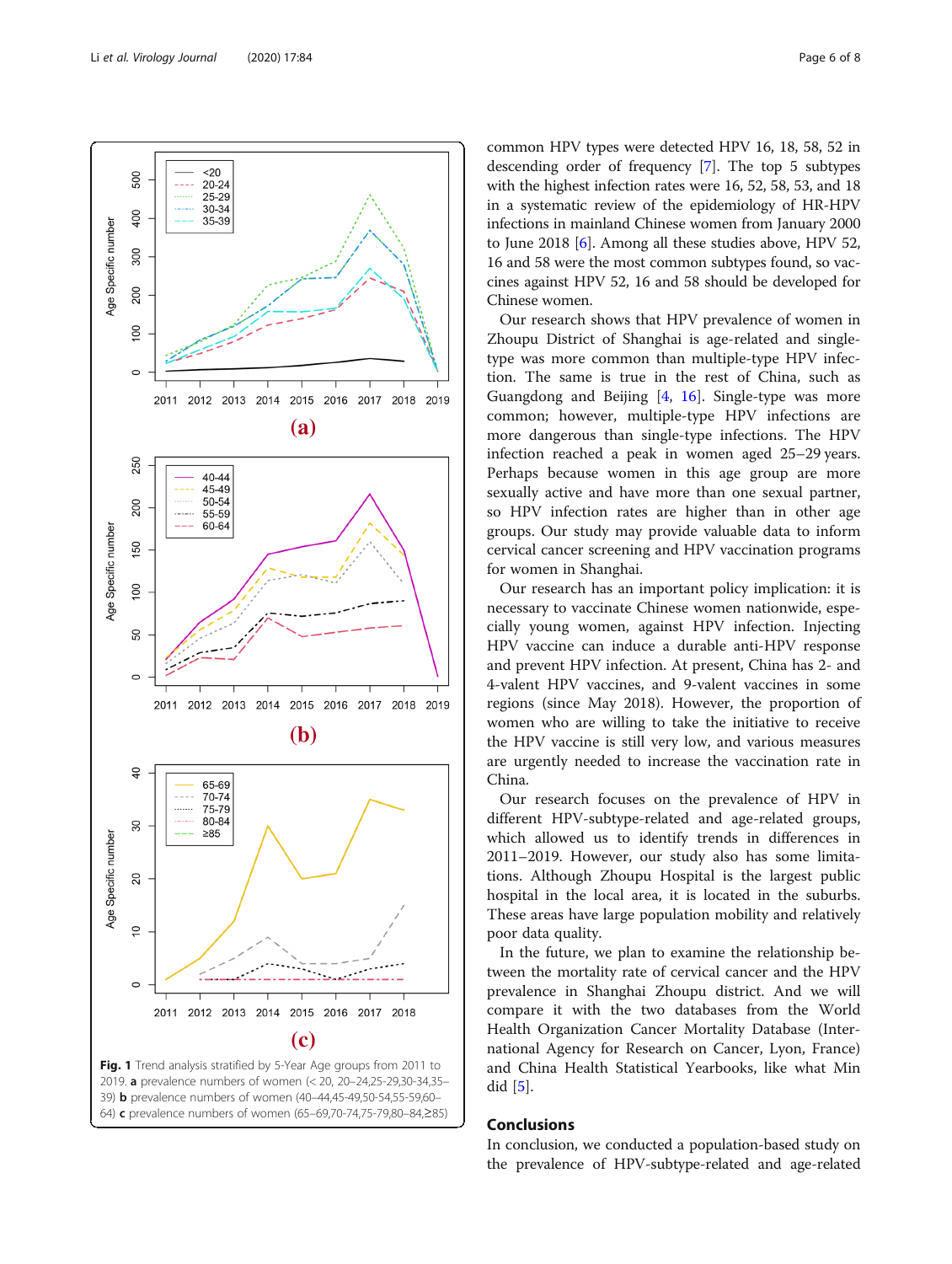| Age (years) | 2011, n(%) | 2012, n(%) | 2013,n(%)                         | 2014,n(%)  | 2015, n(%) | 2016,n(%)   | 2017, n(%)  | 2018, n(%)  | 2019 <sub>, n</sub> (%) | P value<br>for trend |
|-------------|------------|------------|-----------------------------------|------------|------------|-------------|-------------|-------------|-------------------------|----------------------|
| < 20        | 5 (1.08)   | 9(0.74)    | 14(0.78)                          | 17 (0.57)  | 28 (0.87)  | 32 (0.93)   | 41 (0.83)   | 31 (0.82)   | $\circ$                 | 0.0029               |
| $20 - 24$   | 31 (6.71)  | 64 (5.27)  | 96 (5.35)                         | 56 (5.24)  | 174(5.41)  | $(5.5)$ (92 | 278 (5.64)  | 249 (6.56)  | 2(11.11)                | 0.0026               |
| $25 - 29$   | 51 (11.04) | 93 (7.66)  | 151 (8.42)                        | 268 (9.01) | 301 (9.35) | 352 (10.2)  | 546 (11.08) | 384 (10.12) | 1(5.56)                 | 0.0039               |
| $30 - 34$   | 34 (7.36)  | 101(8.32)  | 145 (8.08)                        | 201 (6.75) | 285 (8.86) | 313 (9.07)  | 422 (8.56)  | 329 (8.67)  | 2(11.11)                | 0.0028               |
| $35 - 39$   | 28 (6.06)  | 69 (5.68)  | (6.47)<br>$\frac{16}{1}$          | 176(5.91)  | 189 (5.87) | 198 (5.74)  | 320 (6.49)  | 211 (5.56)  | 1(5.56)                 | 0.0026               |
| 40-44       | 28 (6.06)  | 78 (6.43)  | (6.24)<br>112                     | 165 (5.54) | 184 (5.72) | 183 (5.3)   | 245 (4.97)  | 171 (4.5)   | 1 (5.56)                | 0.0013               |
| 45-49       | 26 (5.63)  | 69 (5.68)  | 92 (5.13)                         | IS7 (5.28) | 141 (4.38) | 143 (4.14)  | 215 (4.36)  | 169 (4.45)  | $\circ$                 | 0.0014               |
| 50-54+      | 16 (3.46)  | 52 (4.28)  | 4.24<br>76 (4.                    | 138 (4.64) | 136 (4.23) | 132 (3.83)  | 87 (3.79)   | 126 (3.32)  | 1(5.56)                 | 0.0018               |
| 55-59       | (1.95)     | 34(28)     | (62)<br>47 (2,                    | 85 (2.86)  | 88 (2.73)  | 91 (2.64)   | 95 (1.93)   | 105 (2.77)  | 1 (5.56)                | 0.0016               |
| 60-64       | 2(0.43)    | 28 (2.31   | 27 (1.51)                         | 79 (2.65)  | 52 (1.62)  | 59 (1.71)   | 66 (1.34)   | 67(1.77)    | $\circ$                 | 0.0024               |
| 65-69       | 1(0.22)    | (6.0, 0)   | 13 (0.72)                         | 33 (1.11)  | 22 (0.68)  | 23 (0.67)   | 38 (0.77)   | 35 (0.92)   | $\circ$                 | 0.0047               |
| $70 - 74$   | $\circ$    | 2(0.16)    | 6(0.33)                           | 9(0.3)     | 5(0.16)    | 6(0.17)     | 6(0.12)     | 16(0.42)    | $\circ$                 | 0.0099               |
| $75 - 79$   | $\circ$    | 1(0.08)    | $\widehat{\phantom{a}}$<br>2(0.1) | 4(0.13)    | 4(0.12)    | 1(0.03)     | 3 (0.06)    | 4(0.11)     | $\circ$                 | 0.0057               |
| $80 - 84$   | $\circ$    | (0.08)     | $\circ$                           | $\circ$    | $\circ$    | $\circ$     | 1(0.02)     | (0.03)      | $\circ$                 | 0.0805               |
| $\geq 85$   | $\circ$    | $\circ$    | $\circ$                           | $\circ$    | $\circ$    | $\circ$     | 1(0.02)     | $\circ$     | $\circ$                 | 0.3466               |
| Total       | 462        | 1214       | 1794                              | 2976       | 3218       | 3450        | 4928        | 3796        | $\frac{8}{10}$          | $\circ$              |

<span id="page-6-0"></span>